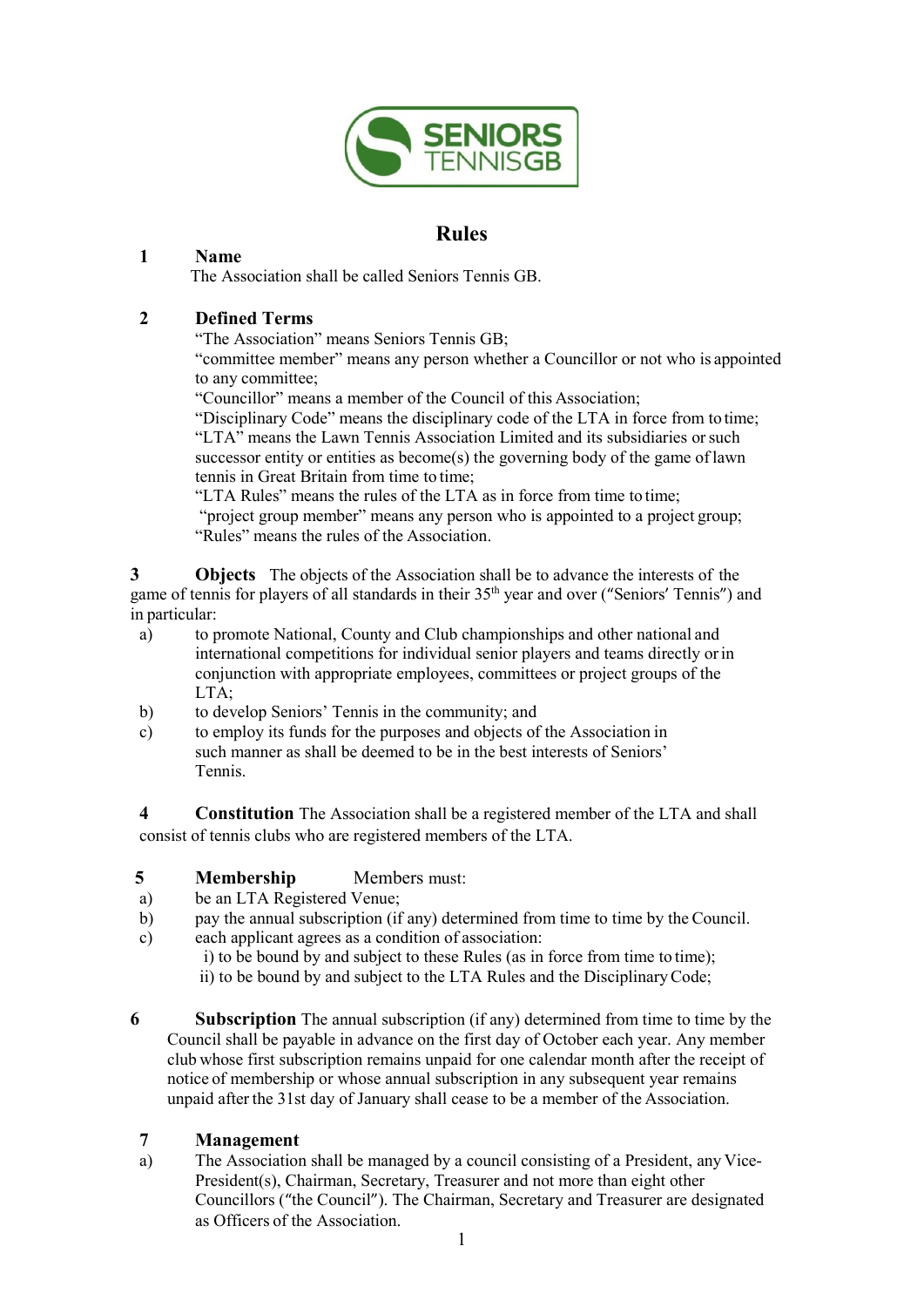- b) The President, any Vice-President, Chairman, Secretary and Treasurershall retire each year and may offer themselves for re-election.
- c) In addition to those retiring under Rule 7b, four Councillors shall retire by rotation each year and may offer themselves for re-election.
- d) The Council, shall at a Council meeting prior to the LTA AGM, elect the Councillor who shall represent the Association at the LTA for the following calendar year.
- e) The Council shall have the power to appoint such committees or project groups and their chairmen as may be necessary to assist in organising the activities of the Association. The committees or project groups shall be appointed by the Council at any time during the year as may be deemed necessary by the Council. TheCouncil may delegate any or all of its powers to such committees or project groups at its absolute discretion. It shall also have the right to disband any committee or project group which it deems in its absolute discretion to be no longer required. The Chairman of any committee or project group shall have the power, with the agreement ofthe Council, to co- opt members from outside the Council.
- f) The Chairman of such committees or project groups shall be an elected member of the Council and shall be required to bring forward to Council for agreement any proposal by the committee.
- g) The Council shall have the power to co-opt to fill vacancies on the Council and such co-opted Councillors shall retire at the next Annual General Meeting but may offer themselves for re-election.
- h) The Chairman of the Council for the ensuing year shall be elected by the Council at the first meeting of the Council following the Annual General Meeting.
- i) The Association's Councillors, and each member of any committee or project group, will be required, as a condition of election or appointment, to agree to be bound by and subject to these Rules, the LTA Rules and Disciplinary Code, such agreementto contain an express acknowledgement that the Contracts (Rights of Third Parties) Act 1999 applies and that the LTA and the Association can enforce any breach at its option and in its sole discretion.

## **8 Council Meetings**

a) *Conduct* The Council shall meet at such times and places as it may from time to time decide but generally on at least four occasions in each year at dates to be determined by the Council. Notice of every meeting stating the business to be transacted shall be sentto each Officer, Vice-President and Councillor at least eight days before the date fixed forsuch meeting. A quorum shall consist of six members of Council in person. The Chairman of the Council shall chair meetings of the Council. In his or her absence, Council membersshall elect a chairman for that meeting from among those present.

b) *Resolutions of Council* Resolutions of Council shall be made by a show of hands or by ballot at the discretion of the Chairman and shall be decided on a simple majority ofthose present and entitled to vote at the relevant meeting. In the event of votes being equal, the Chairman of the meeting shall have a casting vote.

## **9 General meetings**

- a) A General Meeting of the Association shall be held each year before the expiry of four calendar months commencing on the last day of the Association's previous financial year. Each member club shall be represented by one delegate who shall be entitled to one vote.
- b) The business of the Annual General Meeting shall be:
- i) to receive the Report of the Council;
- ii) to receive the independently examined Annual Accounts;
- iii) to elect the President, Secretary, Treasurer and any Vice-President(s) for the ensuing year;
- iv) to elect Councillors to fill vacancies caused by retirement (whether by rotation or otherwise) or resignations or by any other cause;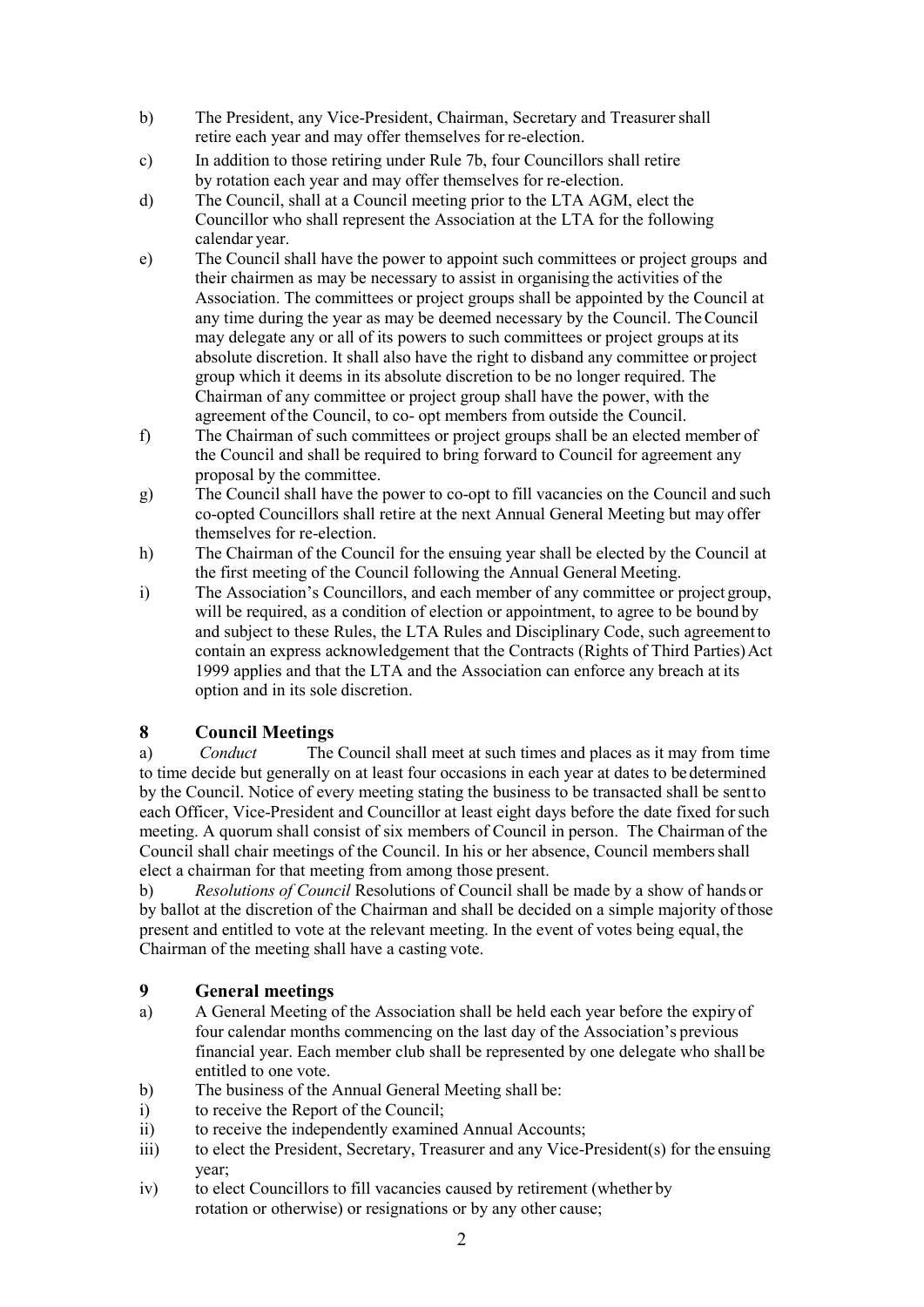- v) to appoint the Independent Examiner to review the Annual Accounts for the ensuing year; and
- vi) to consider motions from the Council and/or member Clubs for which due notice shall have been given.
- c) *Nominations and Motions***:**
- The candidate for the office of President and any Vice-President(s) for the ensuing year shall be nominated by the Council.
- ii) Candidates for the offices of Secretary and Treasurer and Councillors for the ensuing year shall be nominated by the Council or by any two member clubs.
- iii) The Independent Examiner for the ensuing year shall be nominated by theCouncil.
- iv) Motions to be considered may be submitted by the Council or by any two member clubs.
- v) Every proposal or motion by member clubs shall be in writing and shall reach the Secretary 28 days before the meeting date each year.
- d) An Extraordinary General Meeting of the Association may be convened by the Council whenever it thinks fit and shall be called by the Secretary within six weeks of receipt by him or her of a request in writing by ten or more member clubs. Every such request shall specify the business for which the meeting is to be convened and no other business shall be transacted at such meeting.
- e) No business other than the formal adjournment of the meeting shall be transacted at any General Meeting unless a quorum be present and such quorum shall consist of not less than ten persons present and entitled to vote.
- f) All business of a General Meeting, except changes to these Rules (see Rule 15)shall be decided by a bare majority of the votes properly cast at such meeting. In the event of votes being equal, the Chairman of the Meeting shall have a casting vote.
- g) A notice of every General Meeting shall be sent to the members of the Council and to the secretaries of all member clubs by email at least fourteen days prior to the date fixed for each meeting. Such email shall specify the date time and place of such meeting and contain details of where relevant documents may be obtained. The President, or in his absence a Vice- President, shall chair any General Meeting.

**10** Accounts The financial year of the Association shall close on the 31st day of December in each year and a statement of accounts for each year shall be prepared and completed by the Treasurer and reviewed by the Independent Examiner at least threeweeks before the date set for the Annual General Meeting.

**11 Voting Entitlement** The persons entitled to be present and vote at any General Meeting shall be the President, any Vice-President(s), Chairman, Secretary,Treasurer, Councillors and one delegate from each member club.

## **12 Vice-Presidents**

- a) *Vice-Presidents* The title of Vice-President may be conferred for the ensuing year for special service rendered in connection with the game provided that candidates shall be nominated by the Council and the distinction be conferred onlyat the Annual General Meeting each year. Vice-Presidents shall retain all rightsand privileges of Council members except that he or she may not hold any office or position on the Council.
- b) *Honorary Life Vice-Presidents* Existing Honorary Life Vice-Presidents shall have non-voting rights to attend General meetings and to receive all papers and minutes of Council proceedings, but shall not be entitled to attend, or to vote at, Council meetings.
- c) Existing Life Vice-Presidents at the date ofthe adoption of this Constitution shall remain until retirement.

## **13 Notices**

a) The Association can send, make available or supply any notice, ballot paper,